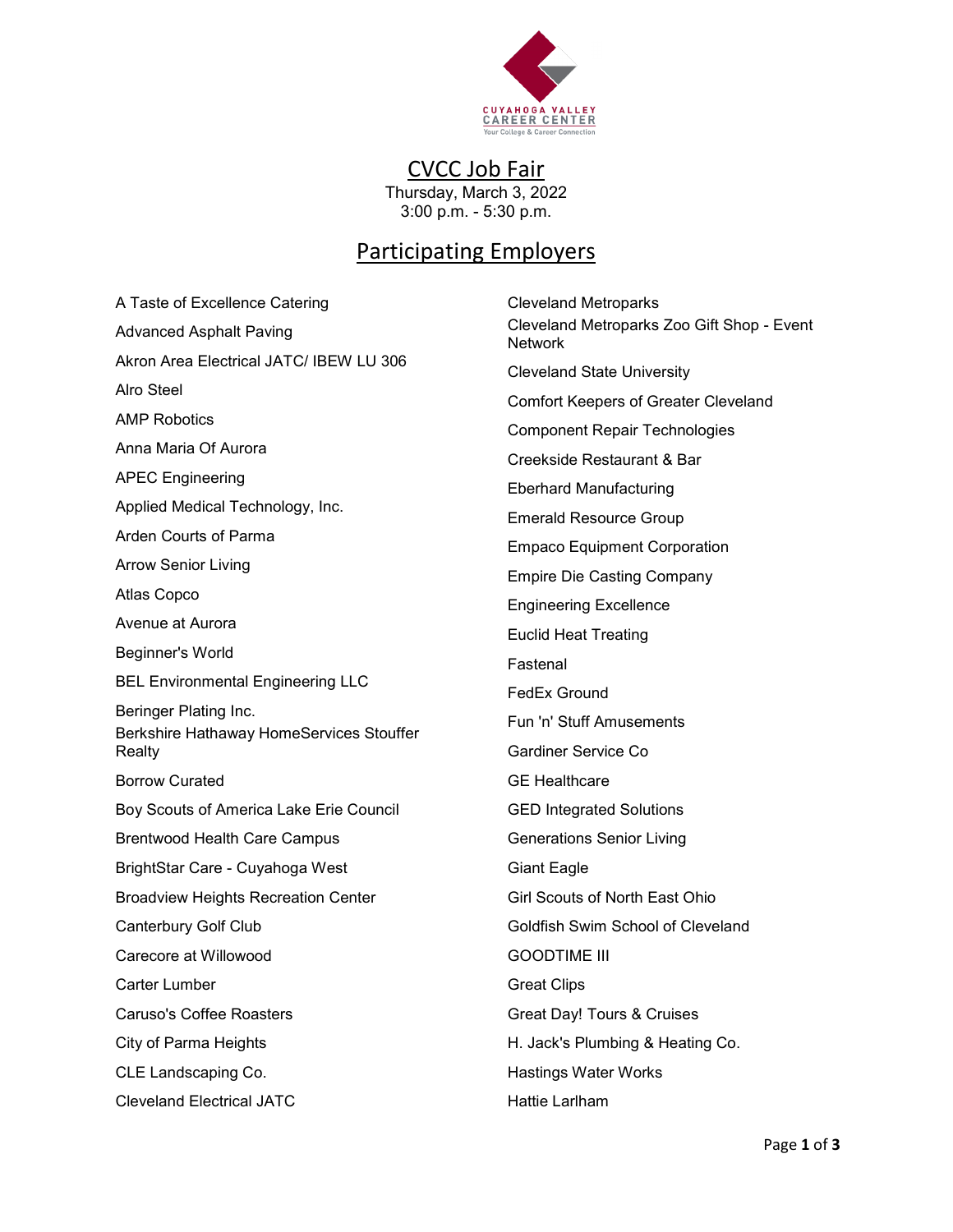

CVCC Job Fair Thursday, March 3, 2022

3:00 p.m. - 5:30 p.m.

## Participating Employers

Home Builders Association of Greater Cleveland Howmet Aerospace Tempcraft Husney Landscape & Irrigation Independent Electrical Contractors of Northern Ohio Indy Equipment and Supply Innovation Foods Jennings Jergens Joseph Construction, Inc. Keller Williams Legacy Group Realty Kennametal Kurtz Bros Legacy Health Services Mabel's BBQ - Michael Symon Restaurants Mars Electric McDonald's (Golden Alliance inc McMillen Jacobs Associates Merit Brass Company Metropolitan Pool Service Norman Noble, Inc Northshore Landscaping, Inc. Ohio Valley Drywall On-Call Waterproofing OSG USA, Inc. Panera Bread Paraprin Capital **PartsSource** 

Pile Dynamics, Inc. Pleasant Lake Villa Pleasantview Care Center Pneumatic Scale Angelus Precision Environmental/ProCut Quest Financial & Insurance Services Raising Cane's Redwood Living RhinoSystems, Inc. RR DONNELLEY Saber Healthcare Group SC Fastening Systems Securitec One Inc Service King Collision SMART33 Southwest General Starting Point Summa Health System Summit Metro Parks Swagelok Company TARGET **Technoform** The Brewer-Garrett Company The Inn at Appleridge The MetroHealth System The Shelly Company The Village at Marymount TomTreyCo - Locke Organization